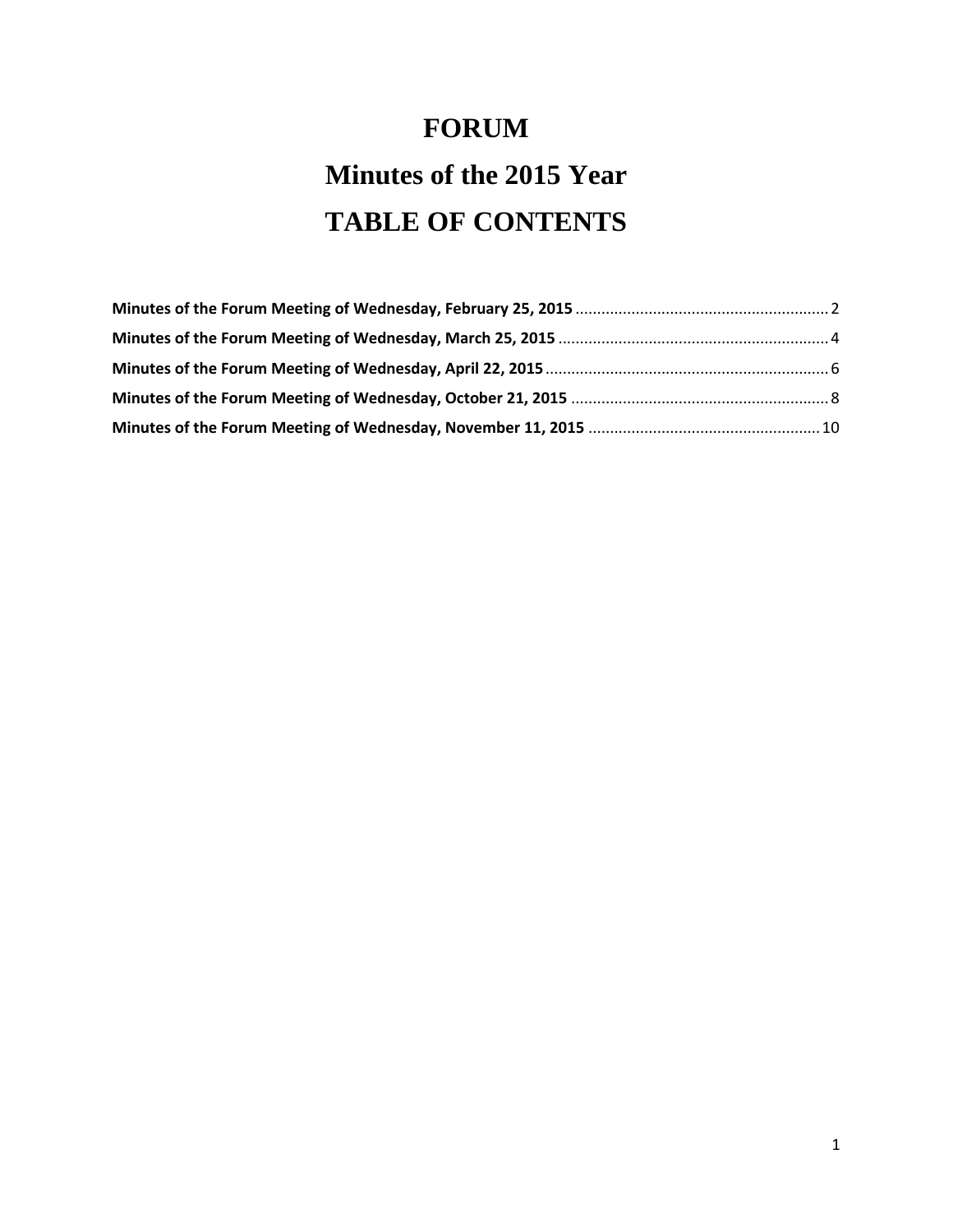# <span id="page-1-0"></span>Minutes of the Forum Meeting of Wednesday, February 25, 2015

Mark Decker called the meeting to order on February 25, 2015, at 3PM in the Andruss Library Schweiker Room

**Present:** Wayne Mohr, William Harrar, Joyce Bielen, Michael McFarland, Faith Warner, Ron Lambert, Bruce Candlish, Evren Eryilmaz, Matthew Polinski, Eric Miller, Elizabeth Mauch, Johan van der Jagt, Noah Wasielewski, Jerry Reed, Koo Hoo Lee, Michael Coffta, Chang Sup Park, John Riley, Matthew Slotkin, Brenda Cromley, Jean Downing, Leglency Anderson, Jennifer Raup, Jim Hollister, George Agbango, John Loonan, Angela Pang, Mark Decker, Stacey Potora

### **1. Approval of the Agenda for February 25, 2015**

A motion to approve the Agenda was made by John Riley; seconded by Bruce Candlish. The agenda was approved by voice vote.

# **2. Approval of the Minutes of November 12, 2014**

A motion to approve the Minutes was made by John Riley; seconded by Noah Wasielewski. The minutes were approved by voice vote.

# **3. Reports by standing committees:**

- **a. BUCC**: Bruce Candlish reported the committee has met once since the last Forum meeting. The committee approved proposals from the four colleges. Reviewed revision of the CLE Guidelines for General Education. The primary revision was the expectation of approximately 30 hours of student contribution as they complete GED points. PRP 3223 Graduate Degree Programs and PRP 3449 Graduate Courses in Senior Year; for first reading. PRP 3640 Academic Distinction; for second reading.
- **b. General Administration Committee:** Jerry Reed reported that the committee met last week. The committee is preparing to bring two polices for review during the first Forum meeting of the spring 2015 semester. The first policy is in reference to surplus property and the second is regarding collection of cash in excess of ten thousand dollars.
- **c. Planning and Budget:** John Loonan presented on the Per Credit Pricing Pilot proposal. Presentation available on website.
- **d. Student Life:** No Report
- **4.** PRP 5460 [Disposal/Storage of Fixed Assets/Equipment;](http://www.bloomu.edu/policies_procedures/5460) for first reading
- **5.** PRP 5380 [IRS Requirement to Report Cash Transactions Over \\$10,000;](http://www.bloomu.edu/policies_procedures/5380) for first reading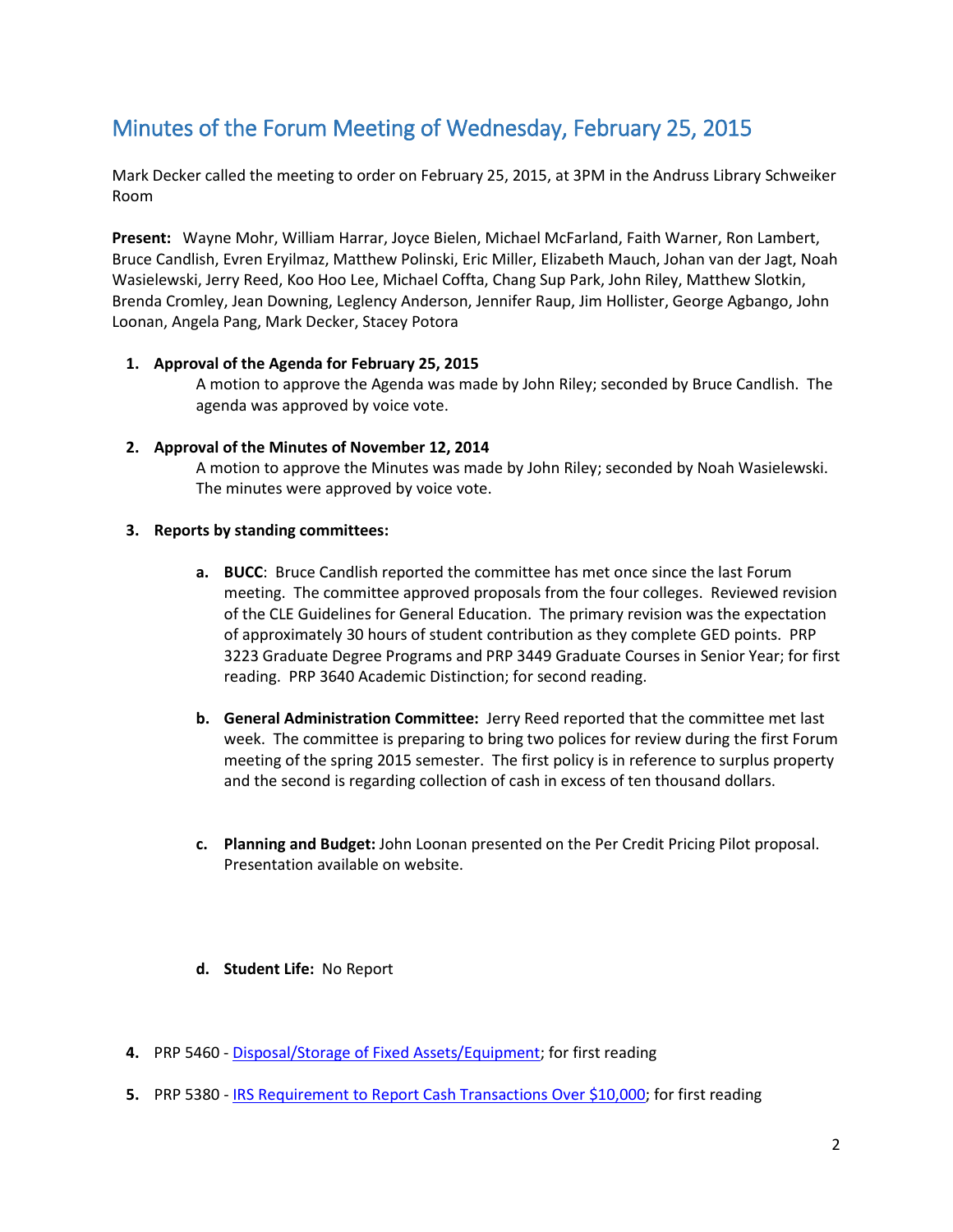- **6.** PRP 4790(Revised) Student Sexual Misconduct; for first reading Jennifer Raup reviewed the changes to this policy.
- **7.** PRP 4802 Student Code of Conduct and Judicial Process; for first reading Jennifer Raup reviewed the changes to this policy.
- **8.** Open Forum: No announcements

**Adjournment:** The meeting was adjourned at 3:39 PM by Mark Decker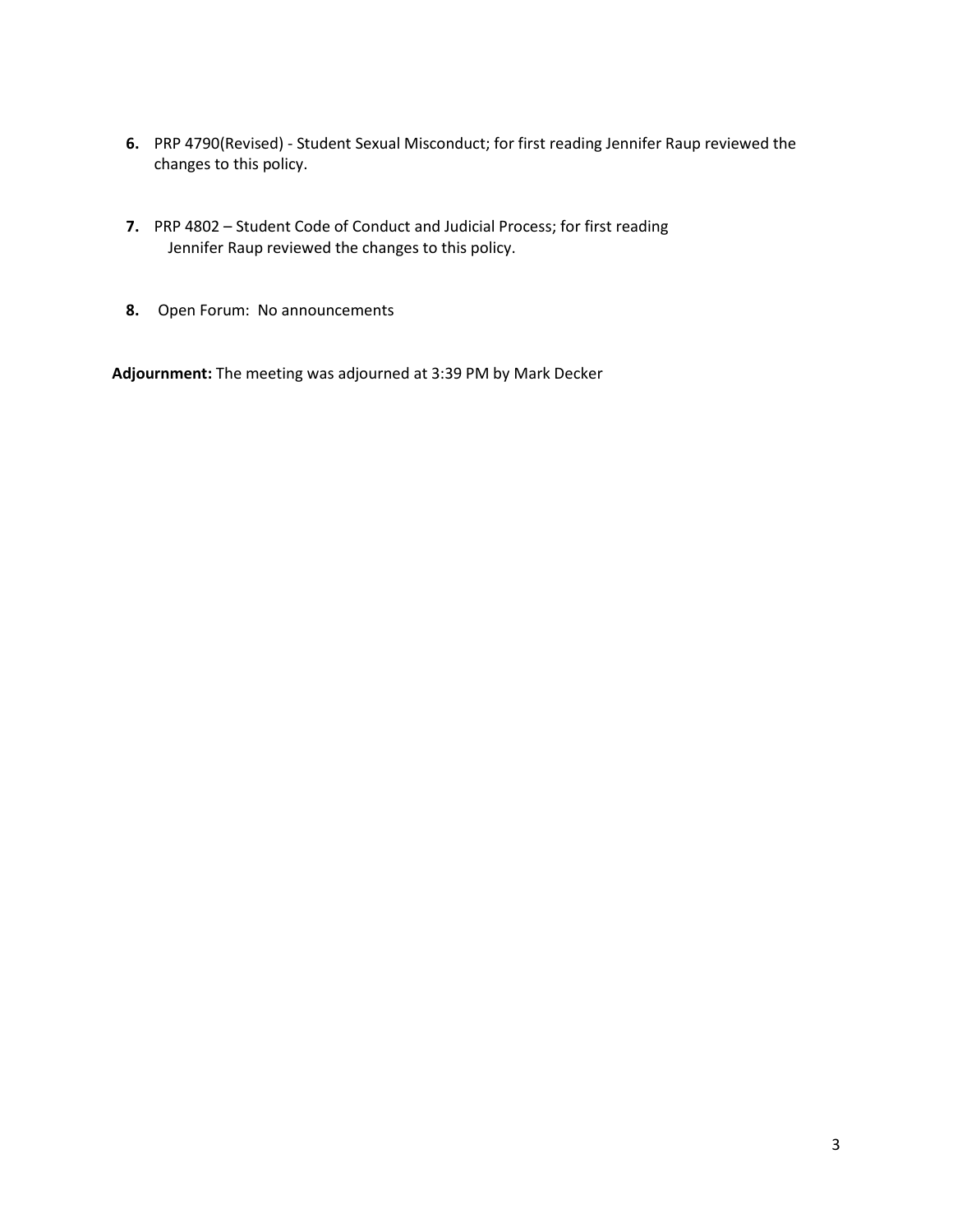# <span id="page-3-0"></span>Minutes of the Forum Meeting of Wednesday, March 25, 2015

Mark Decker called the meeting to order on March 25, 2015, at 3PM in the Andruss Library Schweiker Room

**Present:** Ira Blake, Wayne Mohr, Jonathan Lincoln, William Harrar, Kathleen Heitzman, Evren Eryilma, Matthew Polinski, Eric Miller, Daniel Roesch, William Hudon, Deborah Stryker, Noah Wasielewski, Jerry Reed, Koo Hao Lee, Heather Kirkwood-Mazik, Chang Sup Park, John Riley, Matthew Slotkin, Debbie Stayer, Brenda Cromley, Robert Moschgat, Claudia Thrush, Jeff Mandel, Elizabeth Mauch, Angela Pang, Mark Decker, Stacey Potora

### **1. Approval of the Minutes of February 25, 2015**

A motion to approve the Minutes was made by Wayne Mohr; seconded by John Riley. The minutes were approved by voice vote.

#### **2. Reports by standing committees:**

- **a. BUCC**: John Riley reported the committee has had one business meeting and one open meeting since the last Forum meeting. The committee is reviewing PRP 3343 – Evaluation of Undergraduate Transfer Credits. Review continues on the structure of Interdisciplinary Programs.
- **b. General Administration Committee:** Jerry Reed reported that the committee continues to work on PRP 2410 – Background Screening, Protection of Minors, Volunteerism.
- **c. Planning and Budget:** Ira Blake reported that Tom Fletcher and Claudia Thrush made presentations on the winter session and spring enrollment.
- **d. Student Life:** No Report
- **3.** PRP 5460 Disposal/Storage of [Fixed Assets/Equipment;](http://www.bloomu.edu/policies_procedures/5460) for second reading

A motion was made to endorse PRP 5460 by John Riley; seconded by Deb Stryker. PRP 5460 was endorsed by majority voice vote.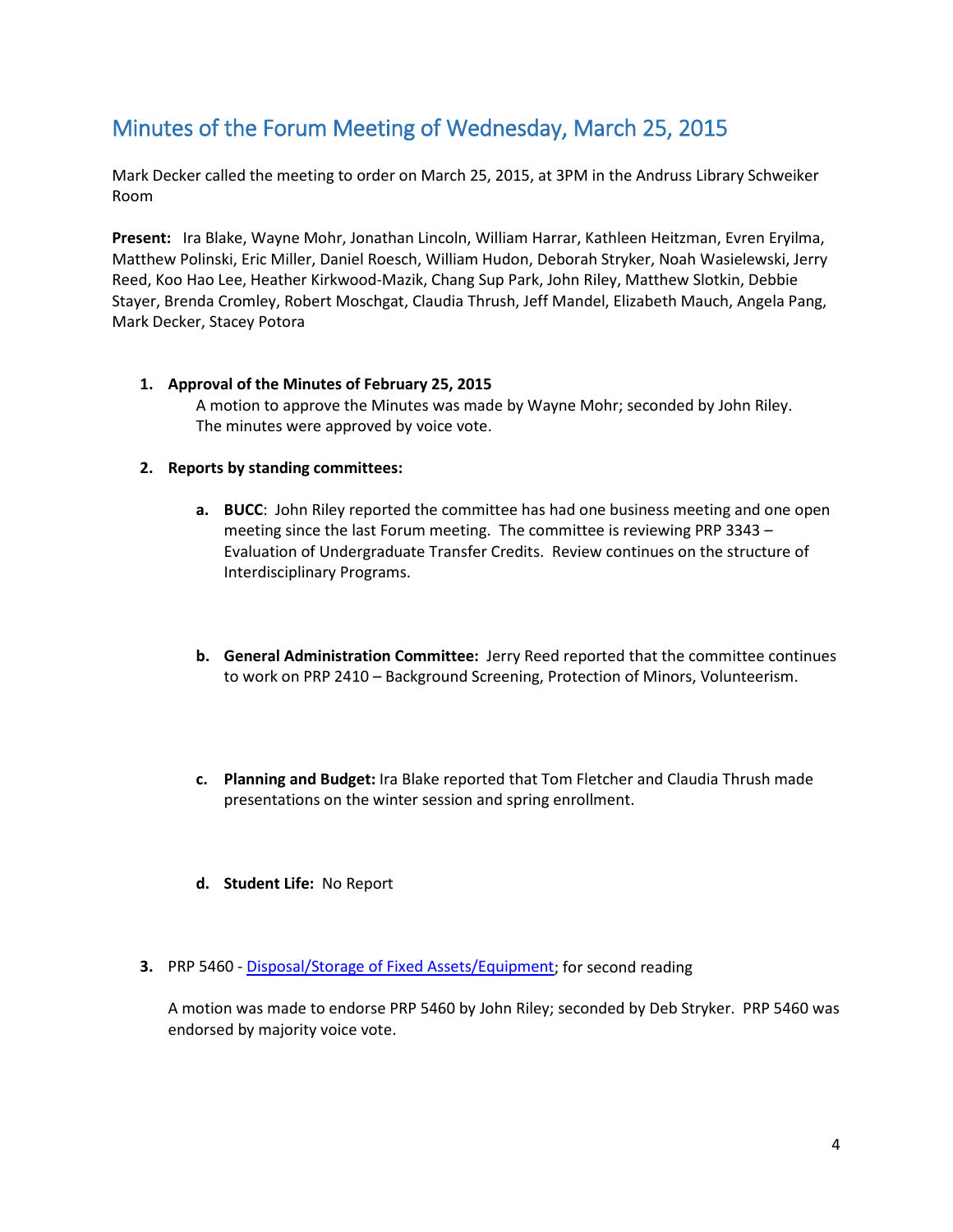**4.** PRP 5380 - [IRS Requirement to Report Cash Transactions Over \\$10,000;](http://www.bloomu.edu/policies_procedures/5380) for second reading

A motion was made to endorse PRP 5380 by John Riley; seconded by Noah Wasielewski. PRP 5380 was endorsed by majority voice vote.

- **5.** PRP 4790 (Revised) Student Sexual Misconduct; second reading was tabled until April 22, 2015 meeting
- **6.** PRP 4802 Student Code of Conduct and Judicial Process; second reading was tabled until April 22, 2015 meeting
- **7.** PRP 2414 Mandatory Reporting of Child Abuse; for first reading
- **8.** Open Forum: Dr. Blake provided an update on the College of Science and Technology and College of Business Dean Searches. Two offers were made and accepted. A public announcement will be forthcoming.
- **9. Adjournment:** The meeting was adjourned at 3:30 PM by Mark Decker.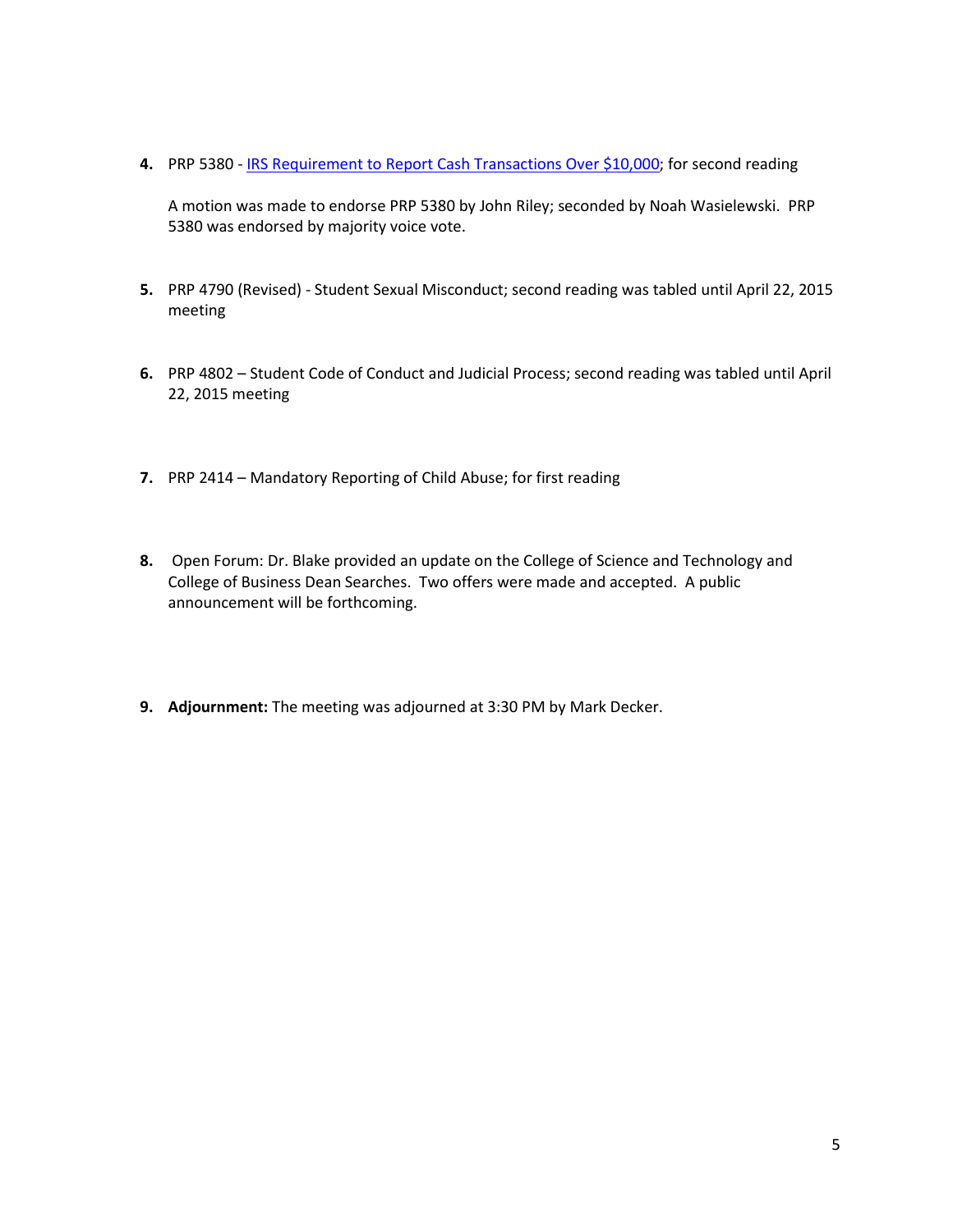# <span id="page-5-0"></span>Minutes of the Forum Meeting of Wednesday, April 22, 2015

Mark Decker called the meeting to order on April 22, 2015, at 3PM in the Andruss Library Schweiker Room

**Present:** Dr. Soltz, Ira Blake, Wayne Mohr, William Harrar, Theresa Bloskey, Joyce Bielen, Michael McFarland, John King, Bruce Candlish, Evren Eryilma, Lauren Mackenzie, Daniel Roesch, Jerry Reed, Koo Hao Lee, Safa Saracoglu, Chang Sup Park, John Riley, Deborah Stayer, Gretchen Osterman, Jimmy Gilliland, Scott McBride, Robert Moschgat, Jennifer Raup, John Loonan, Claudia Thrush, Elizabeth Mauch, Angela Pang, Winona Cochran, Mark Decker, Stacey Potora

# **1. Approval of the Minutes of March 25, 2015**

A motion to approve the Minutes was made by John Riley; seconded by Michael McFarland. The minutes were approved by voice vote.

# **2. Reports by standing committees:**

- **a. BUCC**: Bruce Candlish reported the committee has met twice since the last Forum meeting. The committee approved a revision to PRP 3343. Work continues on PRP 3602. Mr. Candlish announced to the Forum the usefulness of the ISIS Score Card. PRP 3000- 3999 will be reviewed over the summer.
- b. **General Administration Committee:** Jerry Reed reported that the committee continues to work on Interim PRP 2410.

### **c. Planning and Budget:** Ira Blake reported

- ♦ Space and Facilities No report
- ♦ Strategic Enrollment Management A presentation was given at the last meeting discussing enrollment management efforts, opportunities, and targets.
- ♦ Budget John Loonan presented on the E&G. Claudia Thrush will be making a more detailed presentation during the Planning and Budget meeting on April 23, 2015
- d. **Student Life:** Jennifer Raup No report
- **3. Revised PRP 4802-** [Student](http://www.bloomu.edu/policies_procedures/5460) Code of Conduct And Judicial Process; for second reading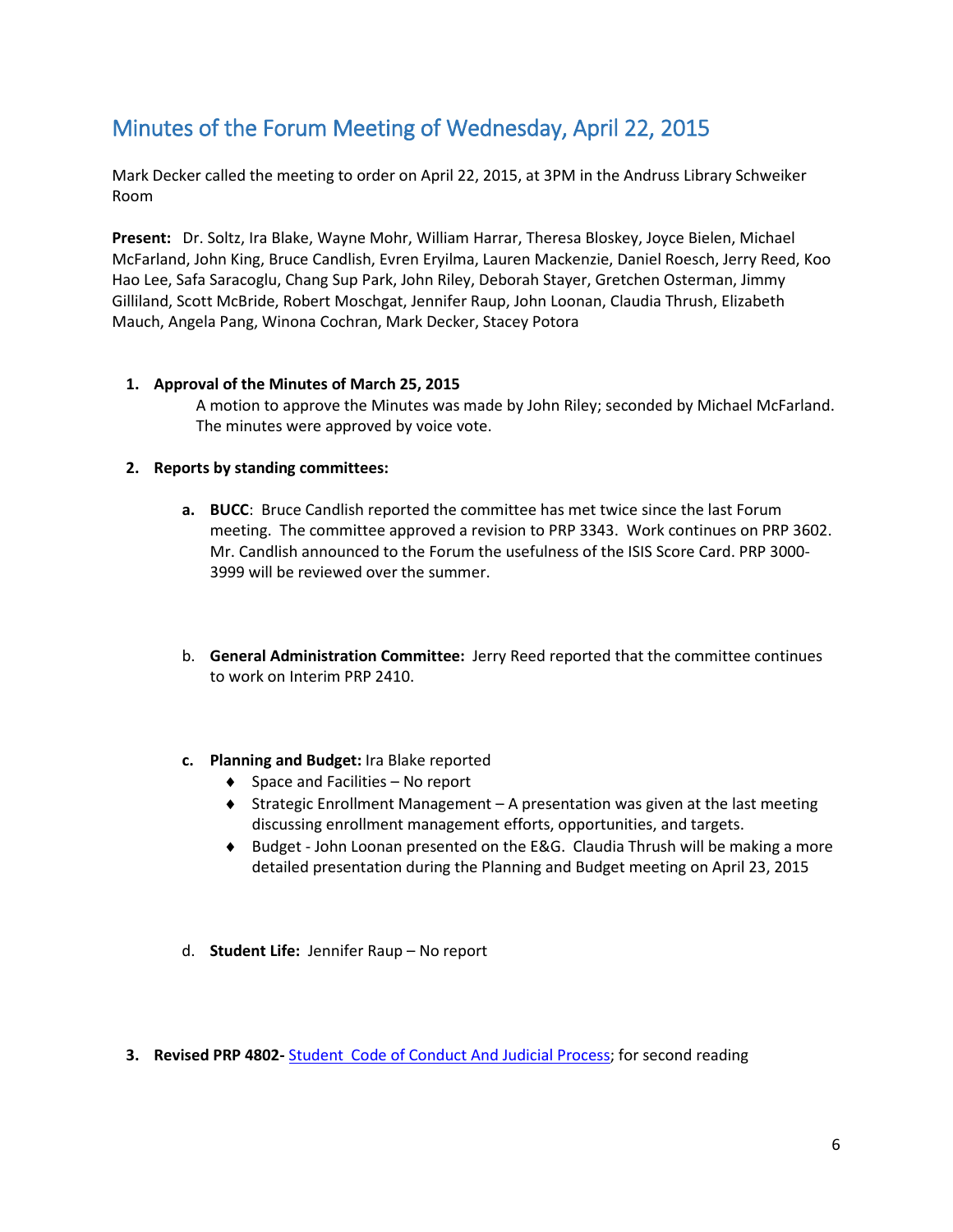A motion was made to endorse PRP 4802 by Gretchen Osterman; seconded by Michael McFarland. PRP 4802 was endorsed by majority voice vote with one opposition and one abstention.

**4. Revised PRP 4790 –** [Student](http://www.bloomu.edu/policies_procedures/5380) Sexual Misconduct Policy; for second reading

A motion was made to endorse PRP 4790 by Gretchen Osterman; seconded by Michael McFarland. PRP 4790 was endorsed by majority voice vote.

**5. PRP 2414 –** Mandatory Reporting of Child Abuse; for second reading

A motion was made to endorse PRP 2414 by John Riley; seconded by Bruce Candlish. PRP 2414 was endorsed by majority voice vote.

- **6. Open Forum:** None
- **7. Adjournment:** The meeting was adjourned at 3:34 PM by Mark Decker.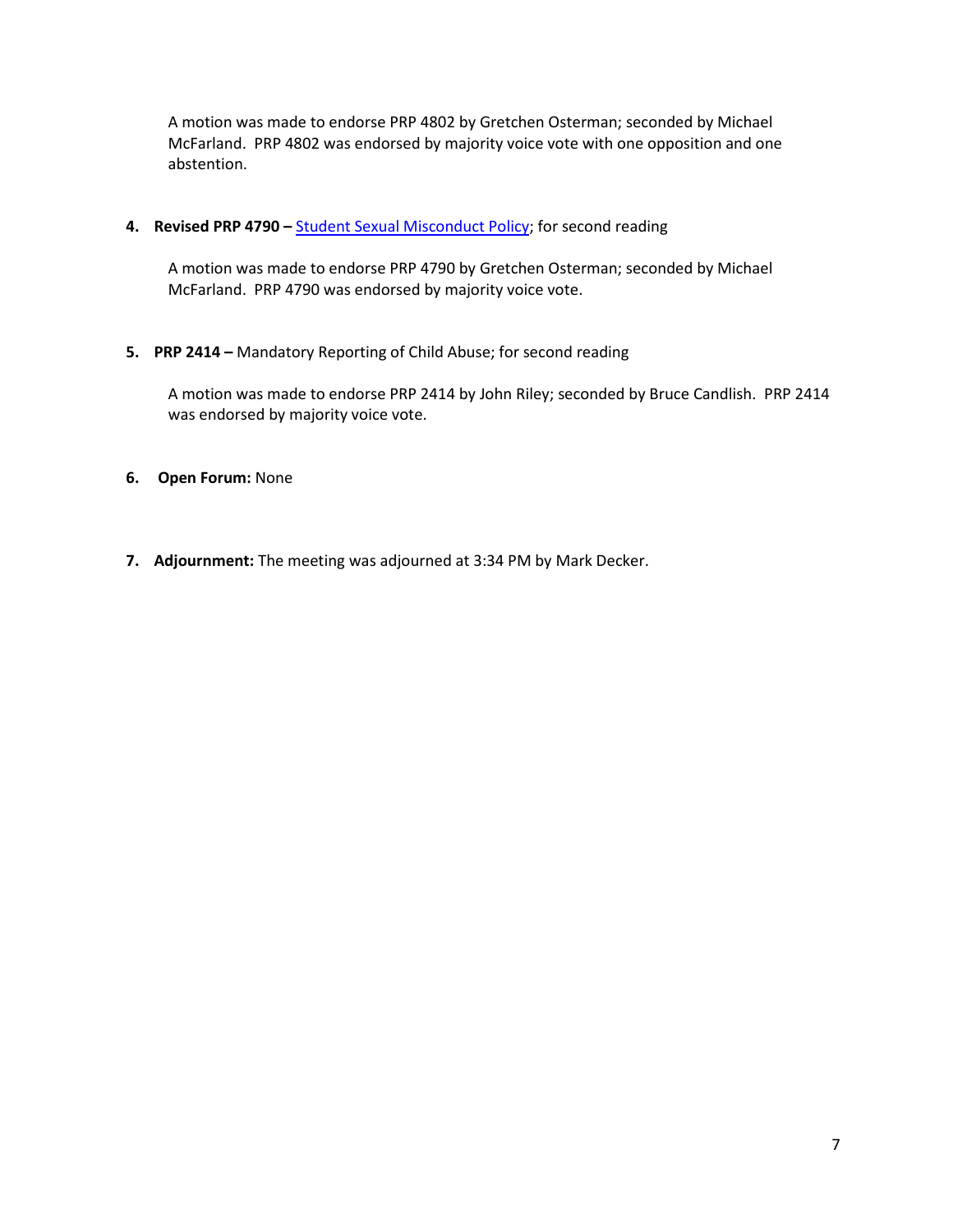# <span id="page-7-0"></span>Minutes of the Forum Meeting of Wednesday, October 21, 2015

Mark Decker called the meeting to order on October 21, 2015, at 3PM in the Andruss Library Schweiker Room

**Present:** Ira Blake, Wayne Mohr, George Agbango, William Harrar, Joyce Bielen, Michael McFarland, John King, Bruce Candlish, Evren Eryilma, Matthew Polinski, Eric Miller, Johan vad der Jagt, Noah Wasielewski, Michael Coffta, Charlotte Droll, Jerry Reed, Heather Kirkwood, Devon Manney, Matthew Slotkin, John Riley, Jessy Defenderfer, Steven Welch, Rona Anderson, Brenda Cromley, Matthew Barcus, Terina Oman, Elizabeth Mauch, Mark Decker, Stacey Potora

### **1. Approval of the Agenda of October 21, 2015**

A motion to approve the Agenda was made by John Riley; seconded by Wayne Mohr. The minutes were approved by voice vote.

#### **2. Approval of the Minutes of April 22, 2015**

A motion to approve the Minutes was made by John Riley; seconded by Joyce Beilen. The minutes were approved by voice vote.

#### **3. Reports by standing committees:**

**a. BUCC**: Bruce Candlish reported the committee has met five times since the last Forum meeting. The committee made minor changes to the Omnibus Form. The new form can be found online. A mid-year revision may be necessary. Faculty class size is now a separate item on the form and should always be checked.

The committee is reviewing PRP 3602-Majors, Minors, Career Concentrations and Teaching Certification. The committee recommended changes to PRP 3233-Required Format for Course Syllabi to the Provost. Changes included clarification to the methods section and the following statement "proctored exams may be required at the instructor's discretion", should be added as well as adding distance education in the definitions in the policy.

The committee pulled back the bylaws from Meet and Discuss for recommended changes.

The committee discussed concerns relative to the working relationship with the Provost. No action was taken but extensive discussion was held.

BUCC is interested in developing TALE sessions in association with curriculum development. As this manifests, they will be communicating with the campus.

b. **General Administration Committee:** Jerry Reed reported that the committee is working on policies surrounding the Clery Act-Timely Warnings and Timely Alerts. The committee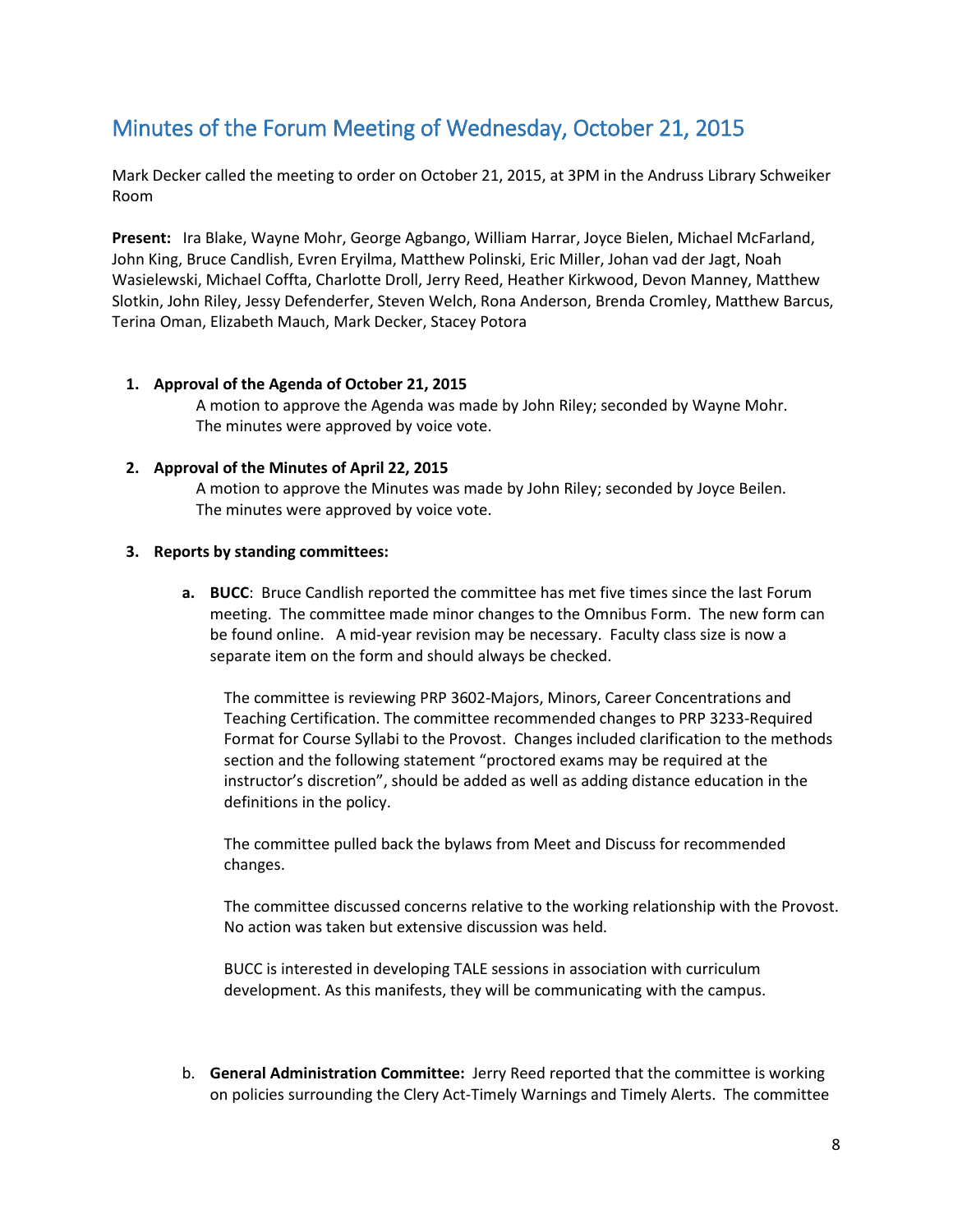will review PRP 6538 - Tuition Waiver Policy to bring it into align with collective bargaining's.

- **c. Planning and Budget:** Ira Blake reported some information on a number of reports were made at the Special Forum meeting, regarding budget and enrollment.
	- ♦ Space and Facilities No report
	- ♦ Strategic Enrollment Management A presentation was given at the last meeting discussing enrollment management efforts, opportunities, and targets.
	- ♦ Budget John Loonan presented on the E&G.
- d. **Student Life:** Jennifer Raup No report
- 4. **PRP 2410-** Background Screening, Protection of Minors, And Volunteerism; for first reading
- **5. Open Forum:** 
	- a. November 11, 2015 Forum meeting will be held in Kehr Union-345-B.
	- b. Please contact Stacey Potora regarding any necessary changes to the Forum Sign-In Sheet.
- 6. **Adjournment:** The meeting was adjourned at 3:34 PM by Mark Decker.